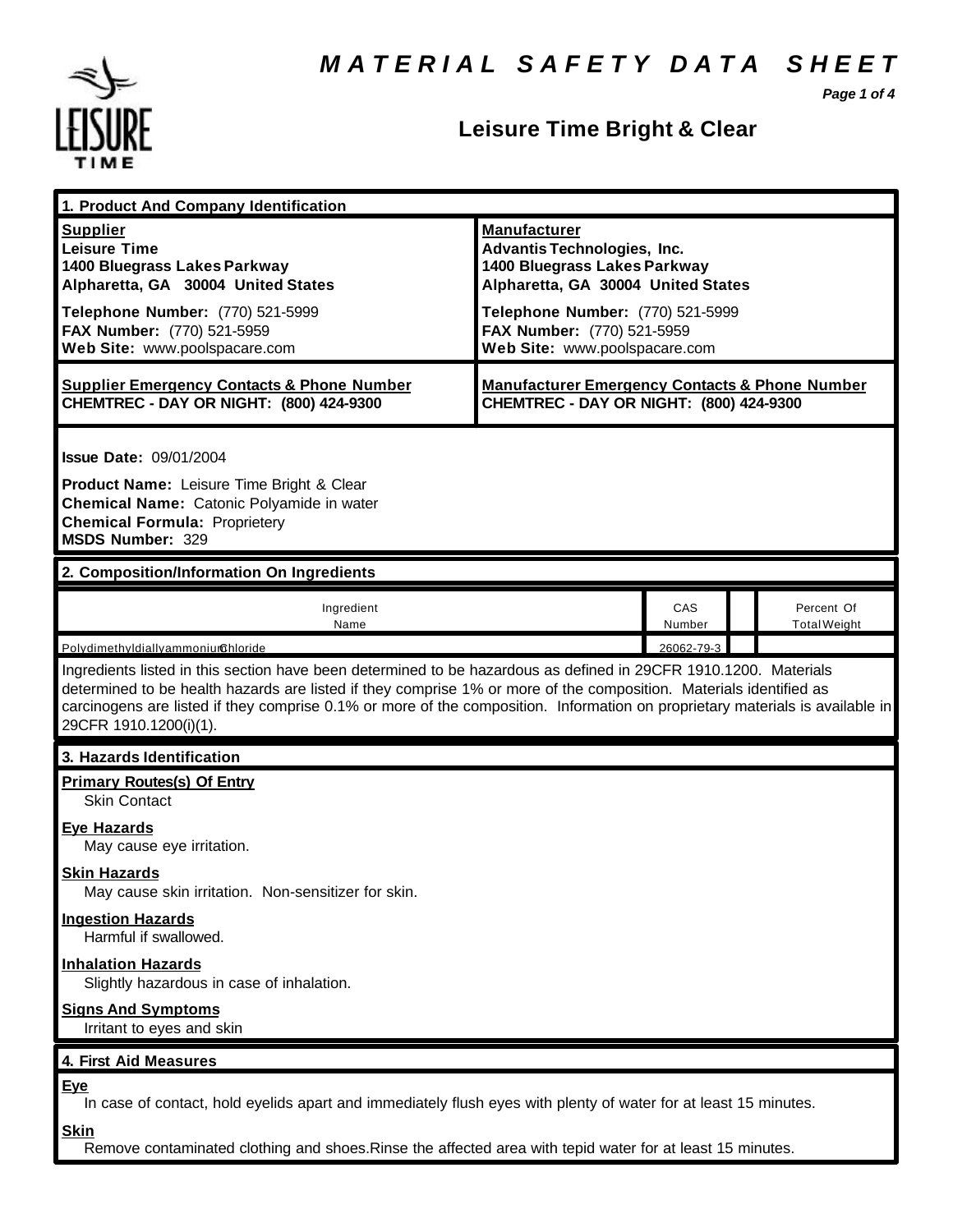### *M A T E R I A L S A F E T Y D A T A S H E E T Page 2 of 4*

### **Leisure Time Bright & Clear**

#### **4. First Aid Measures - Continued**

#### **Ingestion**

DO NOT INDUCE VOMITING. Drink large amounts of water or milk. Contact a physician or poison control. In cases where individual is semi-comatose, comatose, or convulsing, DO NOT GIVE FLUIDS BY MOUTH.

#### **Inhalation**

If inhaled, remove to fresh air.

#### **Fire Fighting (Pictograms)**



#### **5. Fire Fighting Measures**

**Flash Point:** >100 °C **Flash Point Method:** Closed Cup **Flammability Class:** NOT FLAMMABLE

#### **Fire And Explosion Hazards**

In a fire situation, may liberate oxides of nitrogen or carbon, and hydrogen chloride.

#### **Extinguishing Media**

Use the appropriate extinguishing media for the surrounding fire.

#### **Fire Fighting Instructions**

CAUTION Surfaces wet with this product are slippery. Keep containers cool by spraying with water if exposed to fire.

#### **6. Accidental Release Measures**

Clean up spill immediately. Contain and/or absorb spill with inert material (e.g. sand, vermiculite). Flush spill area with water. Use appropriate containers to avoid environmental contamination. CAUTION Surfaces wet with this product are slippery.

#### **7. Handling And Storage**

#### **Handling And Storage Precautions**

Keep out of reach of children. Store material in a cool and dry place. Wash thoroughly after handling.

#### **Storage Precautions**

Avoid contact with skin and clothing.

#### **Work/Hygienic Practices**

Wash thoroughly with soap and water after handling.

#### **Protective Clothing (Pictograms)**



#### **8. Exposure Controls/Personal Protection**

#### **Engineering Controls**

Local exhaust acceptable. Special exhaust not required.

#### **Eye/Face Protection**

Safety glasses with side shields or goggles recommended.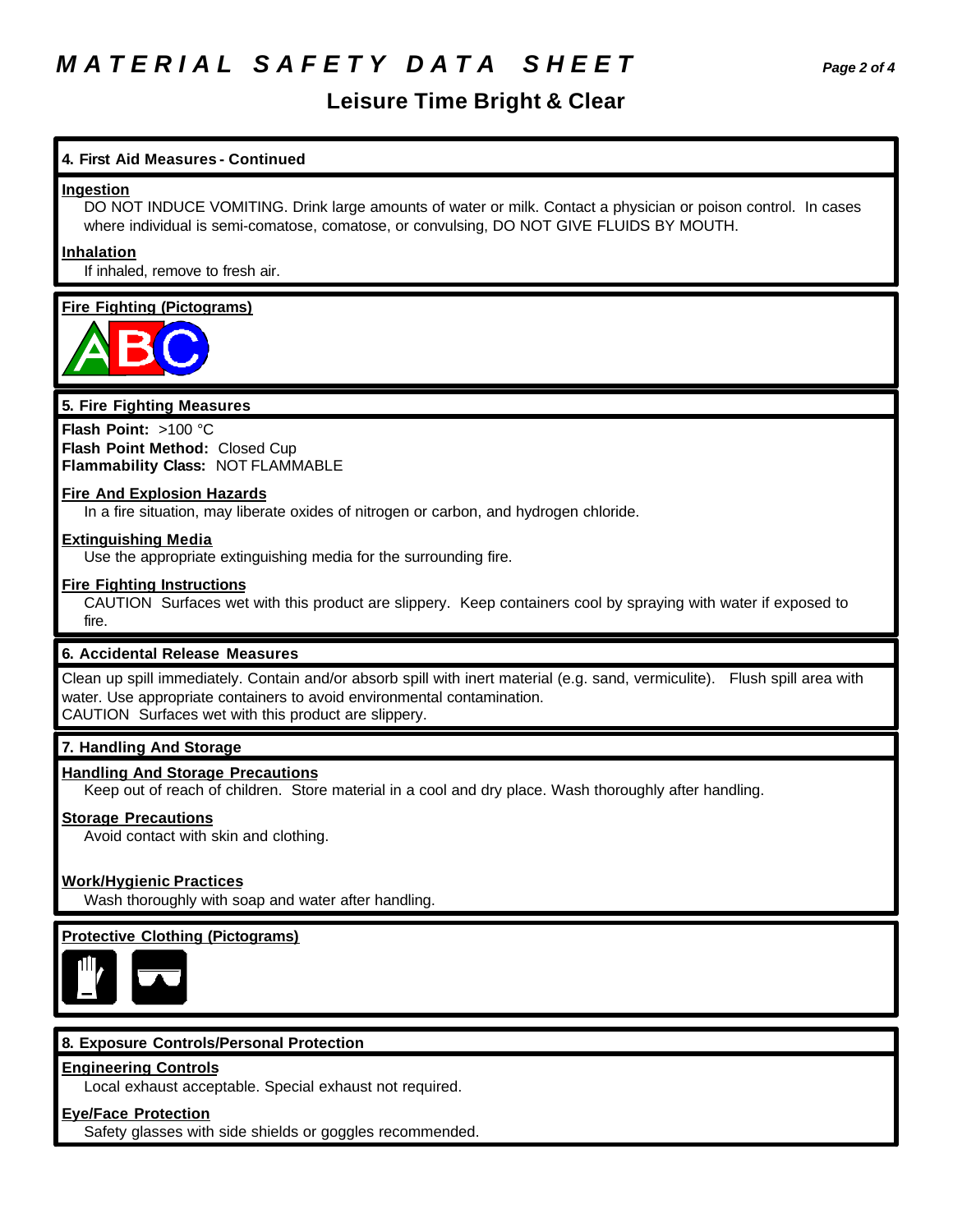# *M A T E R I A L S A F E T Y D A T A S H E E T Page 3 of 4*

## **Leisure Time Bright & Clear**

| 8. Exposure Controls/Personal Protection - Continued                                                                                                                                                                                                                                                                                                                                                                                                     |
|----------------------------------------------------------------------------------------------------------------------------------------------------------------------------------------------------------------------------------------------------------------------------------------------------------------------------------------------------------------------------------------------------------------------------------------------------------|
| <b>Skin Protection</b><br>Chemical-resistant gloves.                                                                                                                                                                                                                                                                                                                                                                                                     |
| <b>Respiratory Protection</b>                                                                                                                                                                                                                                                                                                                                                                                                                            |
| None normally required.                                                                                                                                                                                                                                                                                                                                                                                                                                  |
| 9. Physical And Chemical Properties                                                                                                                                                                                                                                                                                                                                                                                                                      |
| Appearance<br>Clear Blue                                                                                                                                                                                                                                                                                                                                                                                                                                 |
| Odor<br>Mild amine                                                                                                                                                                                                                                                                                                                                                                                                                                       |
| <b>Chemical Type: Mixture</b><br><b>Physical State: Liquid</b><br>Melting Point: NOT APPLICABLE °F<br>Boiling Point: 212 °F<br>Specific Gravity: 1.0-1.1<br><b>Molecular Weight: Proprietary</b><br>Percent Volitales: NEGLIGIBLE<br>Packing Density: NOT DETERMINED<br>Vapor Pressure: NOT DETERMINED<br>Vapor Density: NOT DETERMINED<br>pH Factor: 2-3<br>Solubility: Soluble in Water<br>Viscosity: NOT DETERMINED<br><b>Evaporation Rate: &lt;1</b> |
| 10. Stability And Reactivity                                                                                                                                                                                                                                                                                                                                                                                                                             |
| <b>Stability: Stable</b><br>Hazardous Polymerization: will not occur                                                                                                                                                                                                                                                                                                                                                                                     |
| <b>Conditions To Avoid (Stability)</b><br><b>Strong Oxidizers</b>                                                                                                                                                                                                                                                                                                                                                                                        |
| <b>Incompatible Materials</b><br>Avoid contact with strong oxidizers                                                                                                                                                                                                                                                                                                                                                                                     |
| <b>Hazardous Decomposition Products</b><br>When heated toxic fumes such as Oxides of Carbon, Nitrogen and Hydrogen chloride may be present                                                                                                                                                                                                                                                                                                               |
| 11. Toxicological Information                                                                                                                                                                                                                                                                                                                                                                                                                            |
| No Data Available                                                                                                                                                                                                                                                                                                                                                                                                                                        |
| 12. Ecological Information                                                                                                                                                                                                                                                                                                                                                                                                                               |
| No Data Available                                                                                                                                                                                                                                                                                                                                                                                                                                        |
| 13. Disposal Considerations                                                                                                                                                                                                                                                                                                                                                                                                                              |
| Refer to applicable federal, state, and local regulations prior to disposition of container and residual contents.                                                                                                                                                                                                                                                                                                                                       |
| 14. Transport Information                                                                                                                                                                                                                                                                                                                                                                                                                                |
| <b>Proper Shipping Name</b>                                                                                                                                                                                                                                                                                                                                                                                                                              |
| NOT REGULATED                                                                                                                                                                                                                                                                                                                                                                                                                                            |